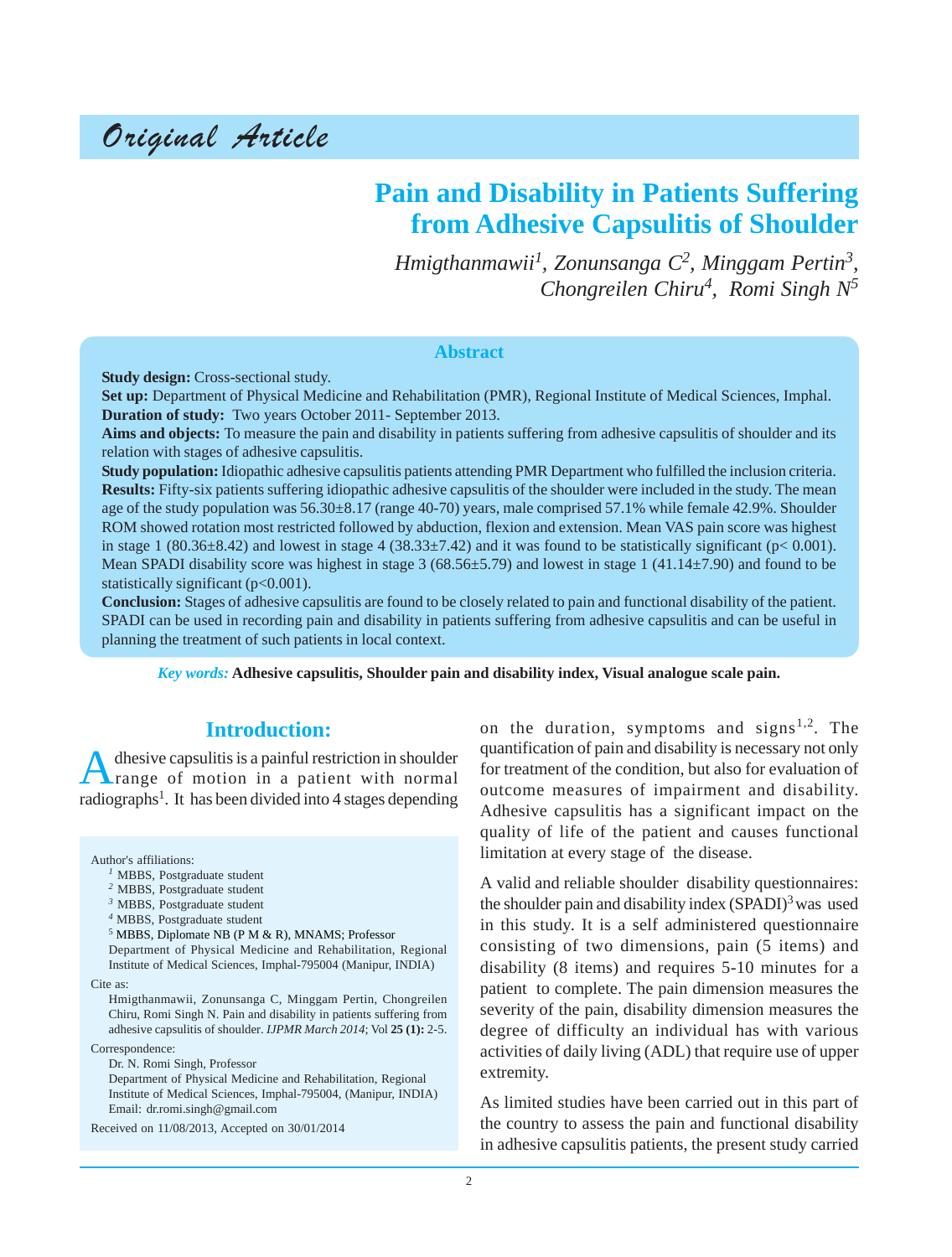out in our clinical settings to measure the pain and functional disability pattern on patients suffering from idiopathic adhesive capsulitis of shoulder.

# **Materials and Methods:**

In this cross-sectional study carried out during October 2011- September 2013, a total of 56 patients diagnosed as idiopathic adhesive capsulitis of the shoulder, the age group being 40-70 years were included. Approval from Institutional Ethics Committee (IEC), RIMS, Imphal was taken before starting the study.

We exclude adhesive capsulitis patients resulting from trauma, surgery, bony metastasis, rheumatoid arthritis, etc. All the patients recruited for the study were subjected to detailed history along with stages of the disease, clinical examination including VAS pain and shoulder range of motion (ROM), laboratory, radiological investigations and SPADI questionnaire. The SPADI was translated into local language and pretesting of the SPADI Manipuri version was done in 10 patients in a target population by using the probe technique.4 The final accepted Manipuri version was then used for the study purpose. Pain was measured by visual analogue scale (VAS), ROM of shoulder by universal goniometer, shoulder pain and disability index (SPADI) questionnaire was administered and data was recorded in pretested proforma for each of the patient.

Two of the disability questionnaire ie, 'Putting on your pants' was modified to 'putting on your sarong' (garment consisting of long piece of cloth wrapped round the body and tucked round the waist) and 'removing something from your back pocket' was also modified to 'reaching back of waist by back of hand' for female patients.

The SPADI pain score, SPADI disability score were calculated separately from the two sub-items. Then the means of the two subscales were averaged to produce a total SPADI score ranging from 0 (best) to 100 (worst).

#### **Statistical Analysis:**

Data collected were recorded in microsoft excel and analysed by using SPSS version 16. The mean difference between the scores of ROM of shoulder, VAS pain, SPADI pain score, SPADI disability score, SPADI total score and stages of adhesive capsulitis were analysed by using analysis of variance(ANOVA) test and post hoc analysis. P<0.05 was taken as significant for all tests.

# **Results and Observations:**

Out of 56 patients included, the mean age of the patients was 56.30± 8.17 years. Male comprised 57.1% and female 42.9% (Table 1). Between the age group 40 and 70years, 51-60 years group contributed 44.6% (Fig 1).

**Table 1:** *Demographic Profile of the Study Subject*

| <b>Parameters</b>                  |        | $Mean \pm SD$    | No. of cases $(\% )$ |
|------------------------------------|--------|------------------|----------------------|
| Age in years                       |        | $56.30 \pm 8.17$ |                      |
| <b>Sex</b>                         | Male   |                  | 32 (57.1%)           |
|                                    | Female |                  | 24 (42.9%)           |
| Duration of illness<br>(in months) |        | $4.05 \pm 3.06$  |                      |
| Side                               | Right  |                  | 29 (51.8%)           |
|                                    | Left   |                  | 27 (48.2%)           |



**Fig 1-** *Showing Age in Years*

ROM of shoulder was restricted in all the ranges; rotation was found to be most restricted followed by abduction, flexion and extension. The percentage of restriction calculated from full range was internal rotation 69%, external rotation 67%, abduction 44% and flexion 28%, with internal rotation showing the maximum restricted range.

Mean SPADI pain score was  $61.52\pm9.74$  and mean SPADI disability score was 54.46±11.93. Mean total SPADI score was 57.25±8.15 indicating moderate amount of pain and disability in our study population.

Distribution of mean scores of ROM, VAS pain, SPADI pain, SPADI disability, SPADI total score in relation to stages of adhesive capsulitis were calculated by ANOVA test.

Mean score shoulder ROM- flexion/extension arc (240 degrees), IR/ER arc (160 degrees), abduction (180 degrees), in relation to different stages of adhesive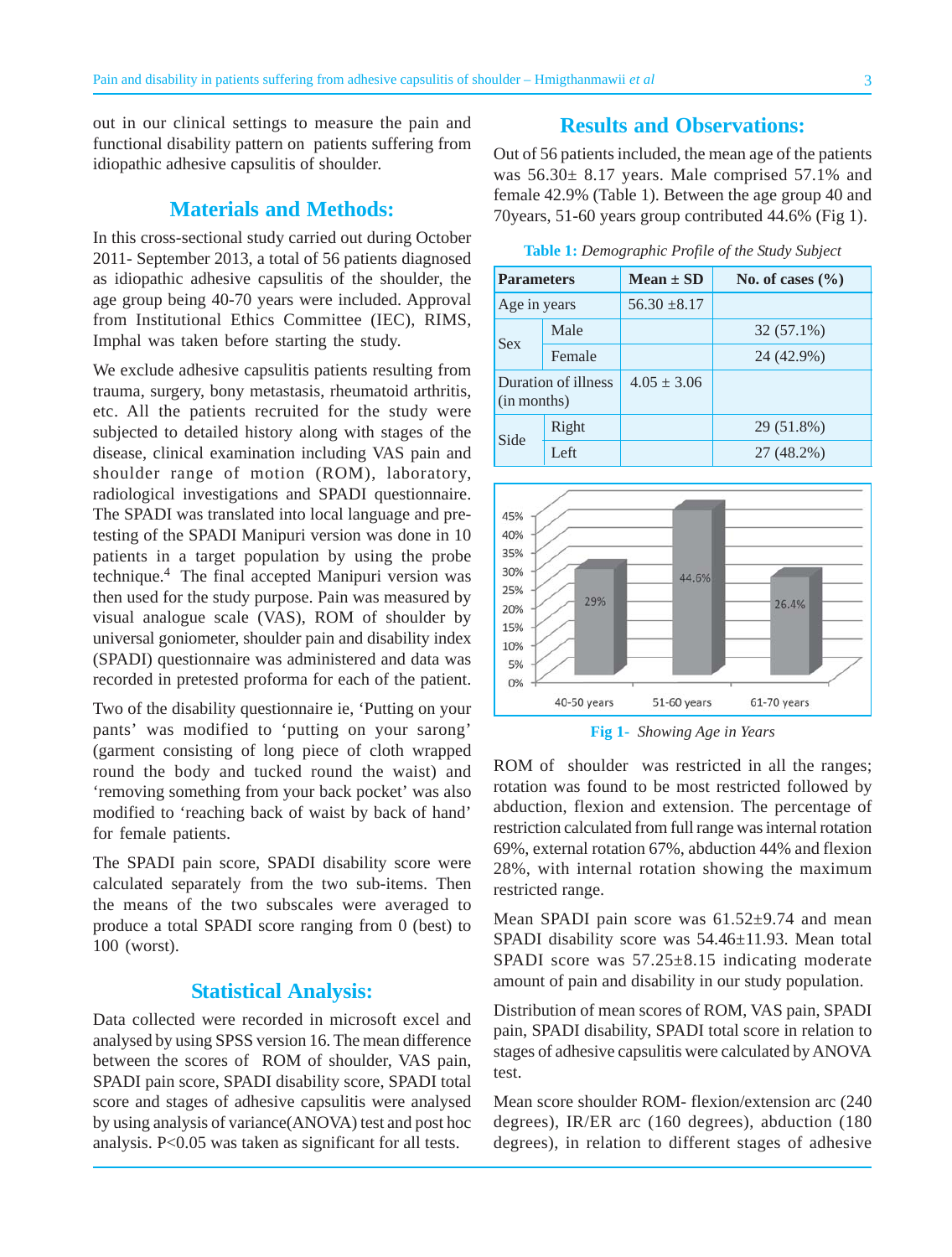**Table 2:** *Distribution of Mean Score ROM, VAS Pain, SPADI Pain, SPADI Disability, SPADI Total Score in Relation to Stages of Adhesive Capsulitis by Analysis of Variance(ANOVA) Test*

| <b>Variable</b>          | Stage 1             | Stage 2            | Stage 3             | <b>Stage 4</b>      | <b>F</b> value | P value     |
|--------------------------|---------------------|--------------------|---------------------|---------------------|----------------|-------------|
| #Flex/Ext arc            | $194.29 \pm 37.151$ | $170.00+29.221$    | 178.89±51.586       | $165.00\pm42.308$   | 2.178          | 0.146       |
| ## $IR/ER$ arc           | $58.57 \pm 25.603$  | $39.63 + 28.787$   | $65.00 + 53.151$    | $75.00 + 40.866$    | 1.656          | 0.204       |
| Abduction                | $110.71 \pm 37.512$ | $95.19 + 28.335$   | $106.67 \pm 32.404$ | $108.33 \pm 34.303$ | 0.001          | 0.977       |
| VAS pain                 | $80.36 + 8.42$      | $62.78 + 8.35$     | $57.78 \pm 12.01$   | $38.33 \pm 7.42$    | 94.111         | $0.000$ *** |
| SPADI pain score         | $66.36 \pm 7.821$   | $58.30 \pm 10.178$ | $66.22 + 8.393$     | $57.67 + 7.421$     | 1.336          | 0.253       |
| SPADI disability score   | $41.14 \pm 7.90$    | $58.81 + 6.75$     | $68.56 \pm 5.79$    | $44.83 \pm 6.85$    | 17.628         | $0.000***$  |
| <b>SPADI</b> total score | $51.86 \pm 7.04$    | $58.41 \pm 5.97$   | $67.22 + 5.54$      | $49.67 + 5.53$      | 3.150          | 0.082       |

# Flexion/ extension arc in degrees; ## Internal rotation/ external rotation arc in degrees; \*\*\* p <0.001

capsulitis (Table 2). Among the 4 stages, maximum restriction from full range in terms of shoulder ROM was observed in stage 2 and stage 4. In IR/ER arc and abduction, stage 2 showed the most restricted range. The mean score difference between flexion/ extension arc, IR/ER arc, abduction and stages of adhesive capsulitis were found to be statistically not significant.

In the distribution of mean VAS pain score and SPADI scores (viz, SPADI pain, SPADI disability, total SPADI) in relation to stages of adhesive capsulitis, we observed that only mean VAS pain score and SPADI disability score were significant( $p<0.001$ ). Post hoc analysis showed significant differences between mean VAS pain score, mean SPADI disability score and stages of adhesive capsulitis (p<0.001) (Table 3).

#### **Discussion:**

In this study, the mean age of the study population was

 $56.30\pm8.17$  years (range: 40-70 years) similar to studies reported by Marx *et al*<sup>5</sup>, Quraishi *et al*<sup>6</sup>, Tveita *et al*<sup>7</sup>, Vora8 where they stated that adhesive capsulitis was most common during 4th to 7th decades of life. Frequency of males were more than females in contrast to earlier study conducted by Binder *et al*<sup>9</sup>. This may be due to the small sample size in this study. But similar results were also found by Vora<sup>8</sup> and Siraj *et al*<sup>10</sup>, where the frequency was more in males compared to females. In this study limitation of shoulder ROM was found in all the ranges. The finding was in agreement with that Marx *et al*<sup>5</sup> and Kivimaki and Pohjolainen<sup>11</sup>.

The mean scores of SPADI pain, SPADI disability and total SPADI score were 61.52±9.74, 54.46±11.93, 57.25±8.15 respectively. Our findings showed similar results observed by Tveita *et al*<sup>7</sup> and Oster *et al*<sup>12</sup>. It also showed that different stages of adhesive capsulitis were responsible for different pain score, disability score and total SPADI score.

| <b>Variable</b>        | <b>Stage</b> | <b>Stage</b> | Mean difference SE  | P value |
|------------------------|--------------|--------------|---------------------|---------|
|                        | Stage 1      | Stage 2      | $17.579 \pm 2.952$  | .000    |
|                        |              | Stage 3      | $22.579 \pm 3.830$  | .000    |
| VAS pain               |              | Stage 4      | $42.024 \pm 4.374$  | .000    |
|                        | Stage 2      | Stage 3      | $5.000 \pm 3.450$   | .920    |
|                        |              | Stage 4      | $24.444 \pm 4.046$  | .000    |
|                        | Stage 3      | Stage 4      | $19.444 \pm 4.725$  | .001    |
|                        | Stage 1      | Stage 2      | $-17.672 \pm 2.284$ | .000    |
|                        |              | Stage 3      | $-27.413 \pm 2.963$ | .000    |
| SPADI disability score |              | Stage 4      | $-3.690 \pm 3.384$  | 1.000   |
|                        | Stage 2      | Stage 3      | $-9.741 \pm 2.669$  | .004    |
|                        |              | Stage 4      | $13.981 \pm 3.130$  | .000    |
|                        | Stage 3      | Stage 4      | $23.722 \pm 3.655$  | .000    |

**Table 3:** *Difference of Mean VAS Pain Score, Mean SPADI Disability Score among Stages of Adhesive Capsulitis*